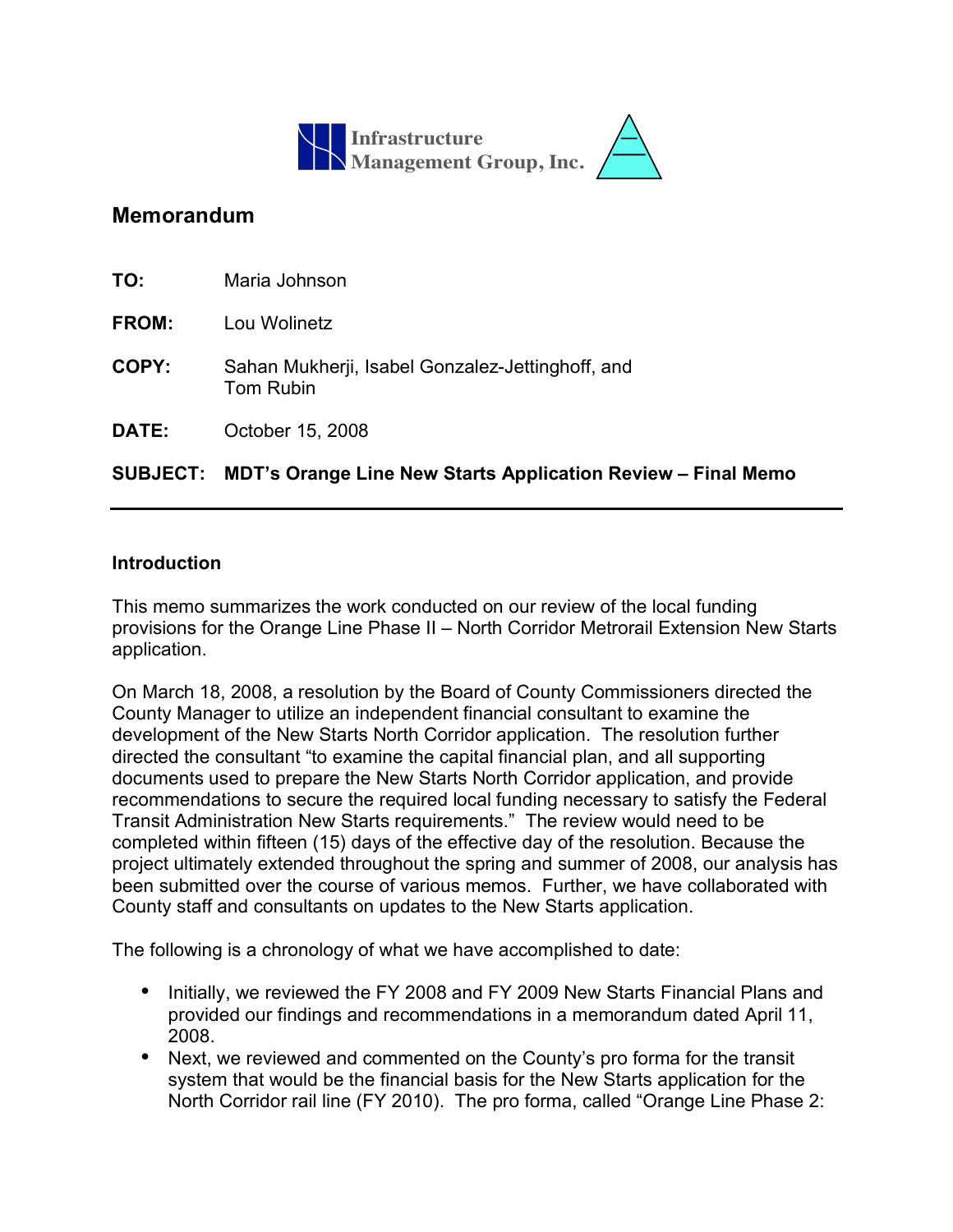> North Corridor Metrorail Extension Financial Plan—30 Year Operating Plan," was accompanied by the County Manager's 18-page memo that was presented to the BCC on July 17, 2008. We summarized our comments in a memorandum dated July 22, 2008.

- Subsequently, we reviewed the "Working Draft of the Orange Line Phase 2: North Corridor Metrorail Extension New Starts Interim Financial Plan" and provided our comments in a memorandum dated July 30, 2008.
- Finally, we reviewed the Orange Line Phase 2: North Corridor Metrorail Extension FY 2010 New Starts Financial Plan, dated August 2008

# **Documents Reviewed**

### *FY 2008 and FY 2009 New Starts Financial Plans*

Miami-Dade Transit (MDT) submitted financial plans for FY 2008 and 2009 in the fall of 2007 and 2008, respectively. We found that Federal Transit Administration's (FTA) conclusions and recommendations relating to MDT's FY 2009 New Starts submission were largely similar to those of the FY 2008 submission. Yet, the FY 2009 application received a "medium-low" rating as opposed to the "medium" rating received by the FY 2008 submission. A rating of at least "medium" is required for a project to be eligible for New Starts funding.

The key weakness of the FY 2009 Financial Plan was the failure of MDT to demonstrate adequate local financial capability or commitment. Documentation appeared to be complete and all key points were addressed. We feel that the reason for the "mediumlow" rating was a reflection of the financial and operational realities facing MDT, specifically that MDT could not demonstrate that it would have the funds to keep its existing system in a state of good repair while simultaneously constructing and operating a major new project. In other words, significant new revenues or reductions in costs would be needed to improve the FTA rating.

# *Working Draft of FY 2010 New Starts Financial Plan*

The Working Draft Financial Plan for FY 2010 depicted a financial plan by which, if all of the assumptions prove to be valid, financing of both components of the Orange Line (North Corridor and East-West) would be feasible. However, we felt that some key assumptions in the working draft financial plan were tenuous:

- Elimination of Surtax funding to municipalities
- The \$0.02 increase per gallon in the local option gas tax
- Strong Surtax revenue growth
- Significant increases in Country maintenance of effort General Fund contributions
- An aggressive debt financing plan.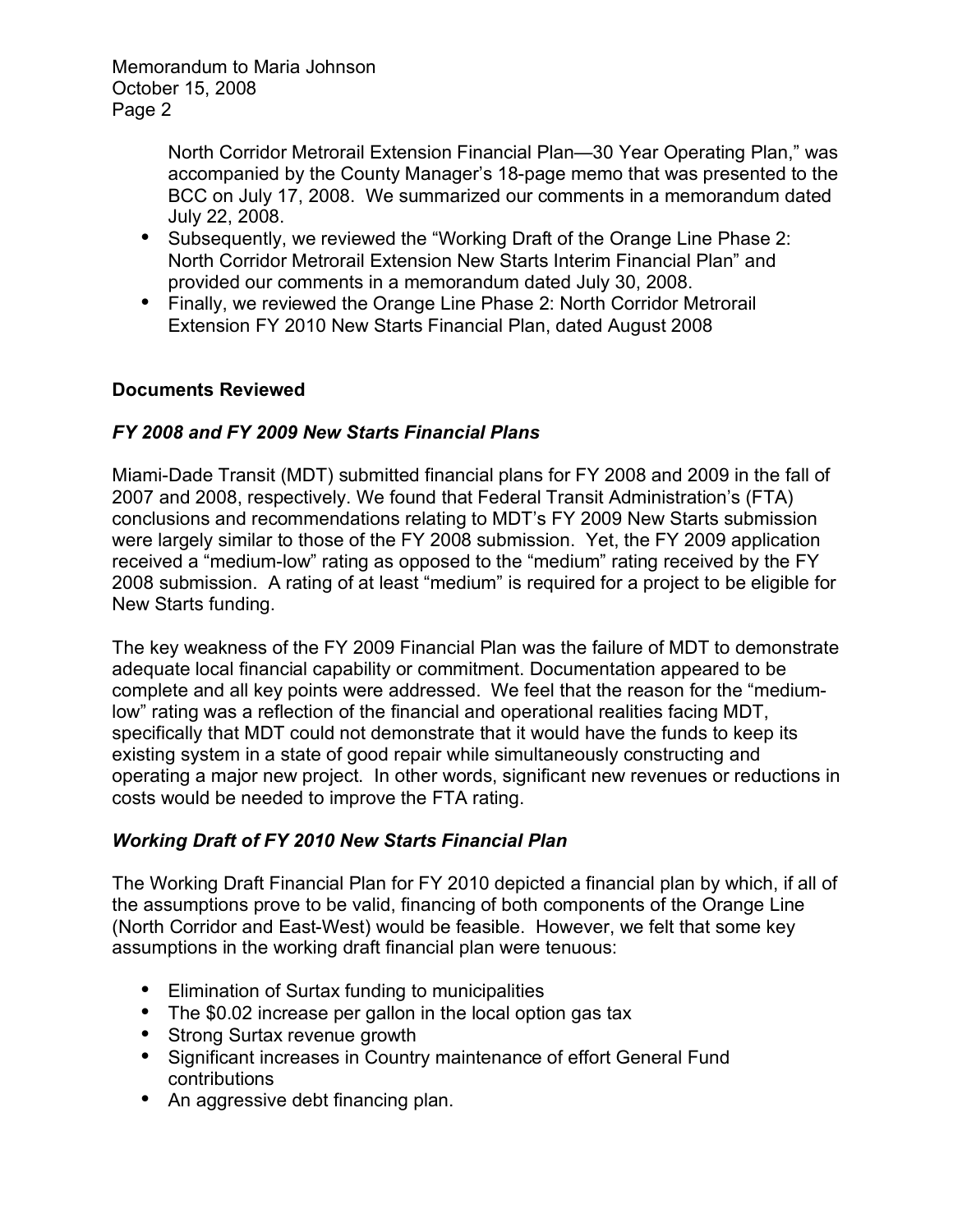### *Final Submission of FY 2010 New Starts Financial Plan*

The following is a summary of major assumptions, revenue issues, operating plan issues, and capital plan issues with the final FY 2010 submission.

#### *Major Assumptions*

#### Operating Revenue

Ridership on Metrobus, Metrorail, and Metromover is driven by travel demand model results. The underlying ridership growth for each mode is projected, along with incremental growth after the Orange Line corridor opens. Fare revenue is calculated by mode. The plan assumes a \$0.50 increase in the cash fare in 2009 and \$0.25 increases in 2022, 2027, 2032, and 2037. Additionally, there is an assumption that fare revenue increases by 15% due to implementation of a new fare collection system in 2010.

### Operating Grant Funds & Subsidies

These funding sources include federal 5307 Formula Funds, state block grants and operating assistance, county Tri-Rail/SFRTA general fund support, local option gas tax, and Miami-Dade County general funds. PTP Surtax revenues are assumed to be flat through 2010 after which they ramp up to an annual long-term growth rate of 5.5%.

# Operating Expenses

Direct operating expenses are driven by service level by mode. For example, bus revenue miles begin at the planned FY 2009 budget level of 28.1 million miles but grow linearly after 2015 to reach 42 million miles in 2030. Revenue hours and peak vehicles increase proportionately during those years. Metrorail service, as forecasted by revenue miles, revenue hours, track miles, and stations, increases with the opening of each new corridor. With respect to inflation, the unit costs associated with the various object classes that comprise MDT's operating budget are forecasted to grow at different rates. Operating savings are assumed due to the purchase of hybrid buses, reduction in absenteeism and for general and administrative costs. Other operating expenses include CITT staff, Tri-Rail/SFRTA, and the 20% municipal contribution paid from the PTP Surtax. However, the financial plan assumes that this municipal contribution will be phased out over a three-year period beginning in 2015.

#### Capital Funding Sources

Federal funding sources include Section 5309 New Starts, Section 5309 Rail Modification, Section 5309 Bus Funds, and JARC/New Freedom funding. For the New Starts funding, the North Corridor assumes a federal funding cap of \$700 million regardless of project cost. The East-West extension assumes a federal contribution level of 50% of project cost, which is \$1.2 billion out of a cost of \$2.4 billion in the current financial plan (in year-of-expenditure or YOE dollars). Finally, an annual funding cap of \$100 million in total New Starts funding for MDT is assumed. State funding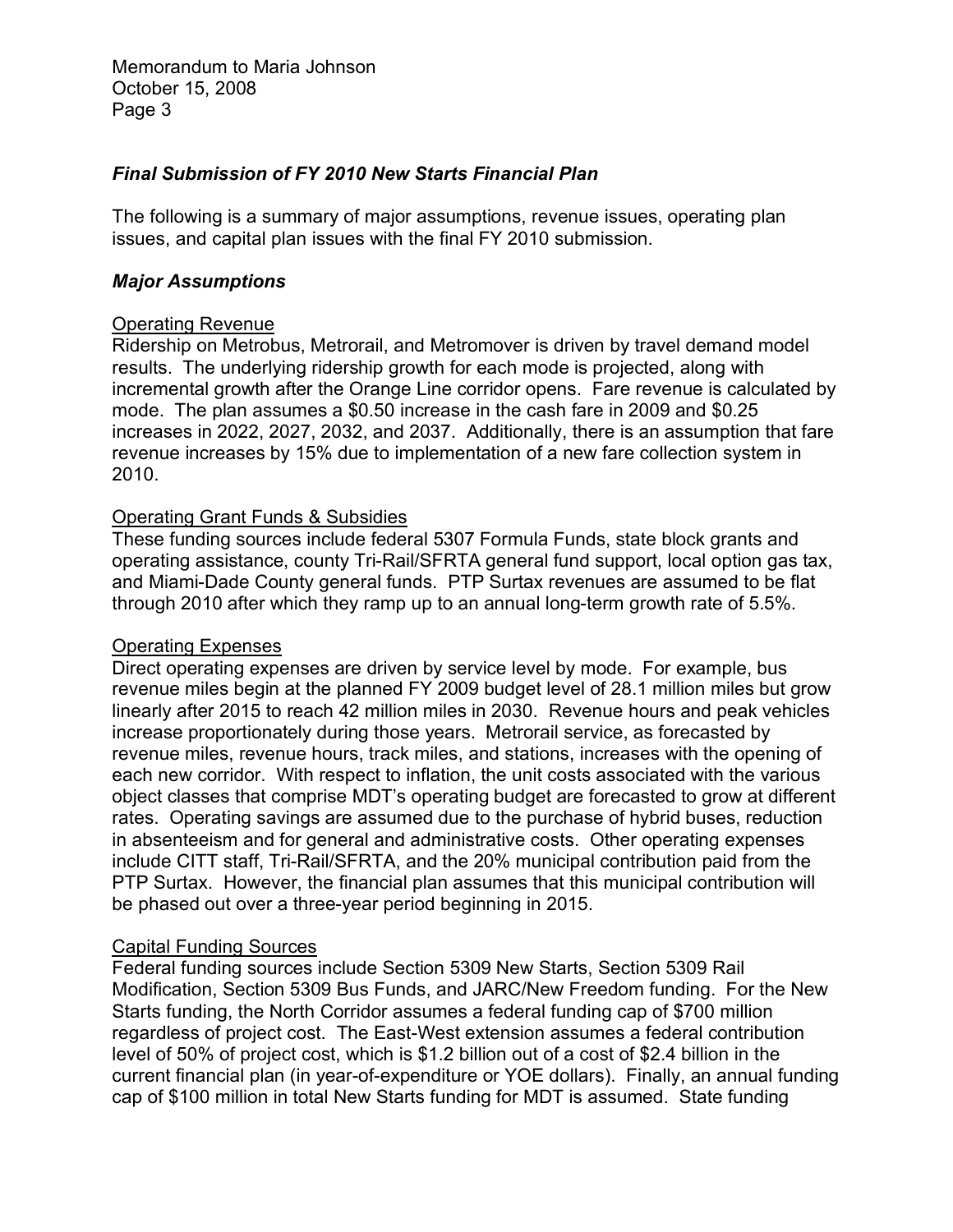sources include project matching grants for rail projects (\$100 million for MIC-EH Connector and half of the non-federal share for North Corridor and East-West), match funding for bus purchases (approximately 10% of bus capital cost), and FDOT public works reimbursement based on an agreed-upon repayment schedule. The primary local funding source is the PTP Surtax revenue.

### Capital Expenditures

Capital expenditures are inflated from their 2008 base year dollar cost estimates using FDOT construction cost index projections of July 2007. The rail service expansion projects comprise Phases 1, 2, and 3 respectively: the MIC-EH Connector assumed to open in FY 2012 (total YOE cost of \$440 million), the North Corridor assumed to open in FY 2017 (total YOE cost of \$1.283 billion), and the East-West extension assumed to open in FY 2024 (total YOE cost of \$2.451 billion). Other capital projects include the short-term capital improvement program (CIP), which extends through 2014 and contains rehabilitation and replacement projects for a total of \$725 million; the existing infrastructure renewal program of \$1.3 billion; the Orange Line infrastructure renewal program of \$550 million; bus acquisition; and public works projects that are funded out of the PTP sales tax.

#### Debt Financing

The financial plan assumes the use of revenue bonds backed by the PTP Surtax net of municipal contribution in order to finance the Orange Line and other capital investment projects. Additionally, the plan assumes a subordinate lien tax-exempt Commercial Paper program to finance capital investment.

#### *Revenue Issues*

#### Passenger Revenue

The FY 2010 Plan assumes a set schedule of revenue increases, with a \$0.50 base cash fare increase in FY 2009 and then additional fare increases of approximately \$0.25 in 2022, 2027, 2032, and 2037. The Board of County Commissioners (BCC) approved the \$0.50 increase starting October 1, 2008, along with other increases in fees. Riders will pay \$2.00, up from \$1.50, for a full-fare trip by bus or Metrorail. Monthly passes will increase to \$100 from \$75, and discounted monthly passes for Medicare patients, the disabled and students will rise to \$50 from \$37.50. This is the second fare increase approved by the BCC for Transit in 18 years. However, the fare increases come at a time when bus service levels are being reduced from approximately 32.6 million miles to  $30.5$  million miles<sup>1</sup>. The fare increase passed in great part because of compelling arguments by MDT regarding the need to close the gap in the operation and maintenance budget, prevent many more bus routes from being eliminated, and to avoid dismissal of more than 700 employees at MDT.

 <sup>1</sup> While the FY 2010 Financial Plan calls for 28.1 million miles in FY 2009, the County Manager's memorandum of September 18, 2008 notes on page 9 that 30.5 million miles can be maintained due to the 50-cent fare increase.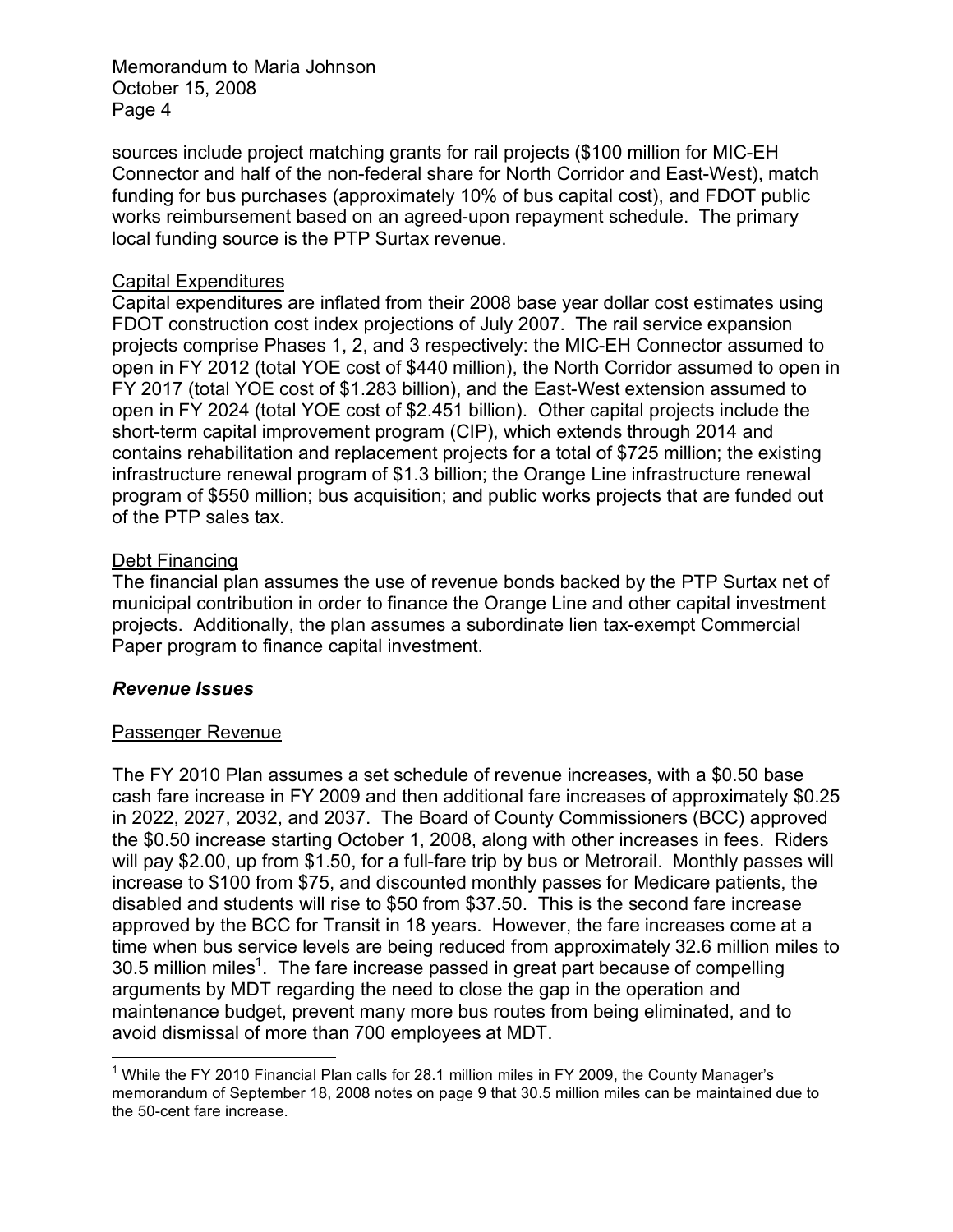The projected 15% increase in fare revenue beginning in 2010 due to new fare collection equipment is of concern; there is no justification provided, such as the experience of other agencies that have implemented similar equipment, nor is there discussion of higher "human" costs of fare collection and enforcement, such as increased enforcement personnel.

#### Surtax and Other MDT Funding

The FY 2010 Plan anticipates five years of limited Surtax growth, including zero growth in both FY 2009 and FY 2010, but growth is projected to be over 5 percent every year starting in 2013. This increase in Surtax revenues calls for a major rebound in the economy and continued growth in the face of major development limitations facing Miami-Dade County, such as water supplies and Urban Development Boundary constraints. Population growth in Florida has slowed in recent years, growing only 1.1 percent in 2007, compared to 1.8 percent in 2006 – the slowest pace in 10 years.

Elimination of the 20 percent Municipal Contribution is included as a key assumption in the FY 2010 Financial Plan. The plan assumes that, starting in 2015, the contribution to the municipalities would be eliminated over a three-year period and the funds retained by the County. This assumption requires that the County would assume the debt service that the localities have incurred using the Surtax funds. The elimination of Surtax funding to municipalities would also require an Ordinance change and possibly a redefinition of service within the municipalities, such as circulators.

The Local Option Gas Tax is assumed to be increased by 2 cents beginning in 2012. This increase in the local option gas conflicts with some BCC member's expressed intent to decrease the current gas tax.

The financial plan includes County maintenance-of-effort funding that grows at 3.5 percent. In addition, the Plan assumes that additional County funds are provided to overcome shortfalls on an "as needed" basis<sup>2</sup>. These extra "as needed" funds, which have not been agreed to by the BCC, are assumed to grow from \$8.5 million in FY 2010 to an additional \$289.4 million by FY 2037.

Another important element for the financial plan is the elimination of the loan from the Surtax to MDT due to an assumed unification of the pre-PTP and "new" services. This particular item would require a change in law, inasmuch as the terms of the loan were stipulated in County Ordinance 05-148. It is important to note that MDT's FY 2009 Budget includes an increase in the FY 2009 draw on the loan for existing services of \$40.65 million<sup>3</sup>. This draw would push MDT's borrowing to the maximum authorized amount of \$150 million stipulated in the loan.

 $\frac{1}{2}$  $^2$  FY 2010 Financial Plan, Page 11  $^3$  Mama from Coerre M. Burgees

<sup>&</sup>lt;sup>3</sup> Memo from George M. Burgess, County Manager, dated September 18, 2008, Subject: Information for Second Budget Hearing – FY 2008-09 Proposed Budget, Page 10 of 13, third paragraph.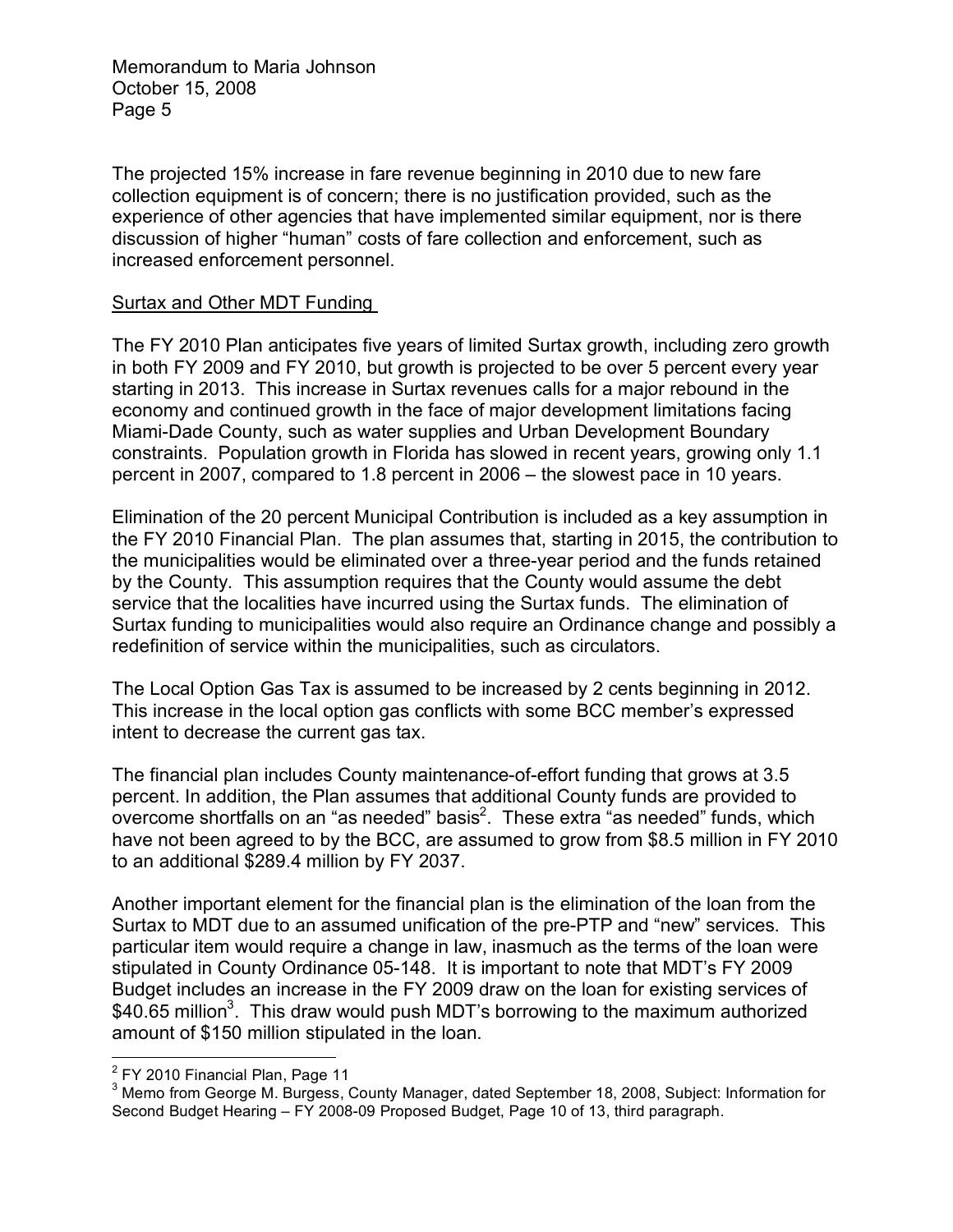#### Revenue Uncertainty

The most significant aspect of the revenue assumptions is that the feasibility of the financial plan depends on all of them being implemented. Most contemporary feasibility analysis includes the recognition of the uncertainty and risk associated with assumptions both individually and collectively, and the principle that there is usually more overall downside risk than upside. Therefore, the probability that all of the key revenue assumptions applied in developing the financial plan will be realized is low.

It is also important to note that the new sources of revenues included in the financial plan that require legislative action or long negotiations between governmental bodies are presented without an implementation plan or schedule, and they do not include costs to MDT for its implementation.

#### *Operating Plan Issues*

The final FY 2010 New Starts Financial Plan responds to concerns regarding the nearterm reductions in bus service in draft versions by now projecting a "flat" level of service from FY09 to FY15 and then linear increases in bus service through 2030 (page  $7)^4$ . This approach is more reasonable than the FY 2009 Plan because it avoids the reduction of transit service supplied and consumed in the near term in order to pay for increases in following decades (page 7).

In reviewing Table 3.5 of the Financial Plan, Operating Service Level Assumptions, Existing and Orange Line, respectively (page 44), we found an inconsistency between the change in Metrobus operating speed assumption on page 7 and the service levels shown in the Table 3.5 (page 44). Metrobus Vehicle Revenue Miles are shown in Table 3.5 as increasing 49.5% from 2008 to 2030, while Vehicle Revenue Hours are shown as increasing 41.7%, which produces a 5% increase in average operating speed over this period. However, per page 7, the Plan states that "much of the growth in Metrobus service in response to slower bus speeds, which results in more revenue miles and hours of to maintain constant service frequencies." The slower bus speeds are likely due to increased future congestion. However, if bus operating speeds are decreasing while miles of service are increasing, then hours of service will necessarily increase faster than miles of service. In order to maintain constant headways (times between successive buses on the same route), then bus service hours will increase, but bus service miles will remain constant and the number of buses required to operate the service will increase.

MDT has elected operate in a manner that will create high operating costs:

• Running significantly shorter trains on the North Corridor than on the existing line. This has the positive effect of keeping headways to 6.5 minutes peak/ten

 <sup>4</sup> Page and table references are to FY 2010 Financial Plan, August 2008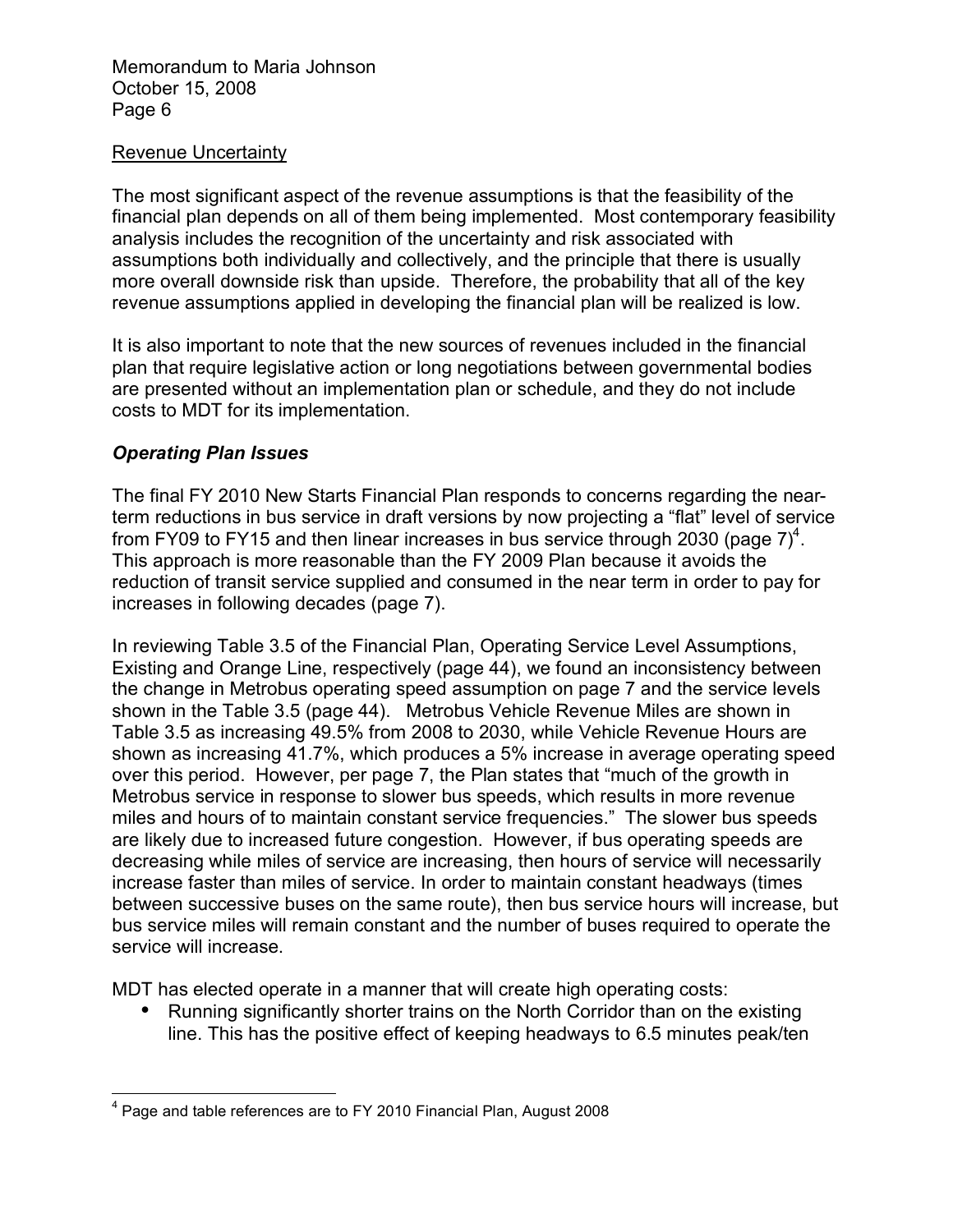> minutes off-peak (page 42), but also is more expensive than running longer trains less frequently<sup>5</sup>.

• Retaining a policy of one seat per rider (i.e., that no one would be forced to stand)<sup>6</sup>. This is not common on urban heavy rail mass transit systems in the United States.

The Plan shows a 15-year replacement cycle for small (30-32 feet) and articulated buses (60-feet) (Table 2.13, page 39). This is longer than the 12-year, 500,000-mile minimum service life for large, heavy-duty transit buses of 35 feet or longer and 10-year, 350,000 for medium-sized, heavy-duty transit buses (approximately 30-feet) stipulated by the Federal Transit Administration<sup>7</sup>. While there is substantial experience in the transit industry for a 15-year service life for heavy-duty buses, adding the extra years of service over the FTA-stipulated minimums generally requires major rebuilding programs, increased regular and breakdown service as the buses age, and reductions in vehicle availability and reliability, the costs of which are not noted in the Plan. In reviewing the MDT bus data in the American Public Transportation Association's *2007 Transit Vehicle Database*, it does not appear that MDT is currently making extensive use of buses throughout 15 years of useful life.

We did not note specific provision for the capital renewal and replacement costs for Metrobus non-revenue vehicle assets nor Metromover, except for those comprehended during the period 2008-2014 (Table 2.11, page 37)

# *Capital Program Issues*

The Capital Program included in the Financial Plan includes a completion date for the North Corridor Metrorail Extension of 2017, with a projected capital cost estimate of approximately \$1.4 billion. The East-West Corridor Metrorail Extension is included in the Plan with a completion date of FY 2024, at a projected cost of \$2.5 billion. The Phase 2 North Corridor and Phase 3 East-West Corridor federal share will not exceed \$100 million in any given year. The total amount of federal funds available for the North corridor would be \$700 million, or 50% of the project costs. The federal funds assumed for the East-West are estimated at 50% of the total project costs, with the remaining non-federal share being split evenly between FDOT and the County.

An Infrastructure Renewal Program for the existing system in the amount of \$1.2 billion is included, as well as the Infrastructure Renewal Program for the Orange Line in the amount of \$552.4 million.

 <sup>5</sup> Although not labeled as such, it appears that Tables 3.5 and 3.6 are referring to *vehicle* revenue miles and *train* revenue hours for Metrorail. Analysis of these tables finds that vehicle revenue miles per train is 152.75 for existing service, but only 74.41 for Phase 1 (EH-MIC) and 87.20 for Phase 2 (North Corridor), indicating trains with about half as many cars for the additions as for existing service.  $^6$  MDT FTA Criteria Report, July 2008, Page 4-2.

<sup>&</sup>lt;sup>7</sup> Federal Transit Administration, Circular 5010.1C, "Grant Management Guidelines," 10-01-98, Chapter 1, ¶¶ 38.-40. http://www.fta.dot.gov/laws/circulars/leg\_reg\_4114.html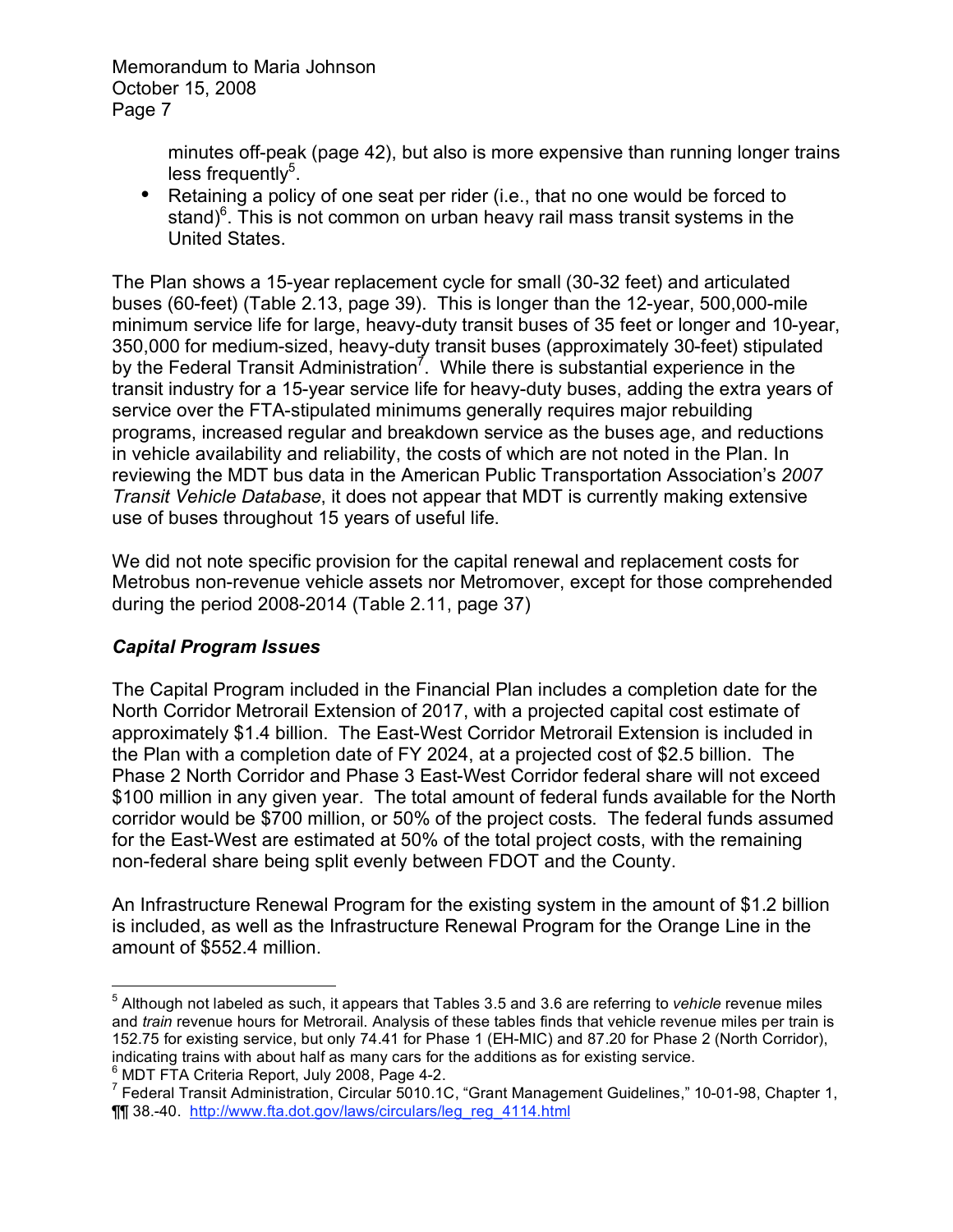The capital improvements program for MDT also includes the following projects:

- Capital Improvement Program for the existing system
- Bus acquisition, renewal, and replacement program
- Rail rehabilitation for the new corridors
- Public Works projects

The capital plan has risk associated with escalation of construction costs, delays in federal funding, and potential project cost overruns. No details are provided that would enable an analysis of the Capital Program, such as what assumptions regarding inflation and contingencies are included. The financial plan feasibility does not allow for any additional costs or debt service. In other words, any increase in capital costs would increase the negative cash balance in FY 2037 and could demonstrate that MDT does not have enough financial capacity to operate the system.

### *Financing Plan Issues*

While relatively few details of the financing plan are provided in the FY 2010 Plan, we feel that the proposed bond financing plan is risky for the following reasons:

- The financial plan calls for 40-year Surtax revenue bonds with payment of interest only during the first 15 years, followed by much larger payments including principal later;
- A long-term tax-exempt Commercial Paper is assumed with no discussion of whether it is realistic to have a letter of credit (LOC) to support such a program. It is not common for Commercial Paper programs to be this large (over \$1.2 billion after 2024), nor stay in place for such a long term (30 years, with 15 years interest-only). Finding one or many banks to provide the LOC for such a program is likely to be very difficult.

Particularly in light of the current issues in the financial markets, the terms of the proposed financing are critical to analyzing the feasibility of the financial plan.

Furthermore, the debt service coverage ratio (DSCR) computations discussed in the financial plan reflects gross coverage, meaning that net O&M costs (i.e., the difference between operating revenue and operating costs), are not considered in the computation. While using a gross DSCR is all that is legally required, realistically, the FTA and County citizens will expect MDT to operate the transit system in addition to fulfilling its debt obligations. A net coverage calculation would provide a far more accurate assessment of MDT's projected financial capacity.

There appears to be some inconsistencies between statements made on page 33 (Section 2.6.4 Bond Financing Program) and the cash flows displayed in Table 4.1 (MDT 30-Year Sources and Uses of Funds) on page 55.

• On page 33 it states that the tax-exempt Commercial Paper (CP) program "assumes semi-annual interest payments at 5%." Based on this, the year 2012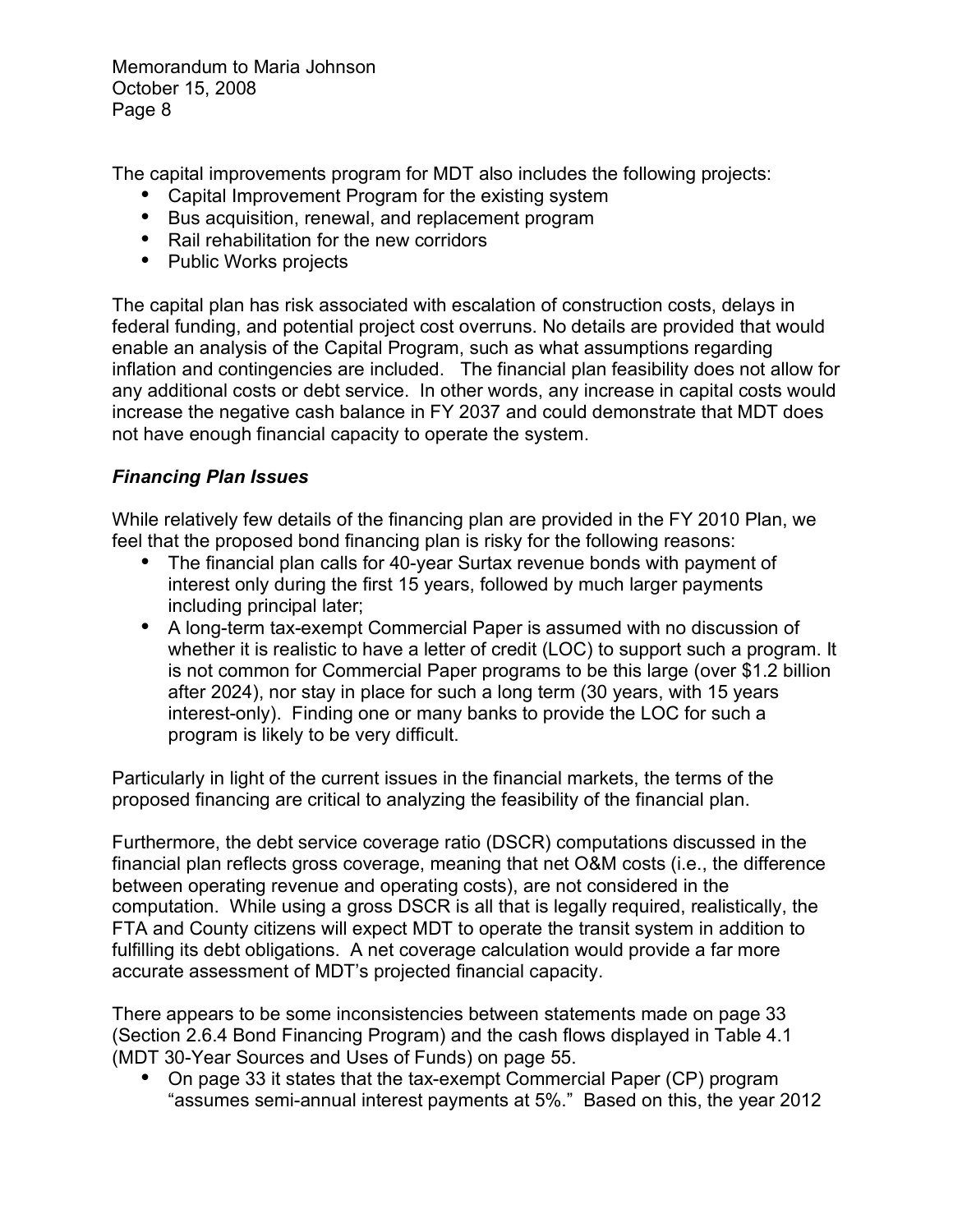> issue of \$695 million should reflect an annual interest payment of approximately \$34.75 million. Instead, Table 4.1 shows an annual interest payment of \$25.0 million starting in year 2013.

• In Table 4.1 under Debt Service Expenses, the line for CP is entitled "Commercial Paper (15 year interest and 30 year repayment)," implying that the first 15 years of the CP issuance is interest-only. If this is the case, then the year 2012 issuance should show repayment of principal starting after year 2027. However, this is not the case. In fact, there is an unexpected jump in CP debt service in year 2032 indicating that possibly the debt is structured with a 20-year interest-only period.

# *Uncertainty and Risk Analysis*

The financial plan includes discussion of an uncertainty and risk analysis that was performed using Monte Carlo simulation. The analysis involved replacing point estimates of various risk variables with probability density functions which represent the range and relative likelihood of future outcomes. These risk variables include:

- Consumer inflation
- Construction cost index
- Surtax growth
- Petroleum products
- Electricity
- 3-month Treasury Bill
- Fare elasticity
- Service elasticity
- Ridership
- Project cost
- Annual cap on New Starts funding

For each variable, a mean value, high value, and low value assumption is presented. While these input assumptions seem reasonable, the output that is analyzed is the gross debt service coverage ratio test. As discussed in this memo under "Financing Plan Issues" above, a net debt service coverage ratio test would be a more meaningful output to analyze since it would show that the system can pay debt service after maintaining its existing O&M obligations. A gross coverage test does not take into account the system's existing O&M expense obligations.

In addition the risk analysis results are highly dependent on the range over which the key variables are analyzed. There is no description of how the ranges were created, and some tend toward optimistic (e.g., the Surtax Growth variable ranges from -0.76% to 2.17%, meaning the analysis assumes it is approximately three times more likely that Surtax receipts will exceed projections than fail to meet expectations).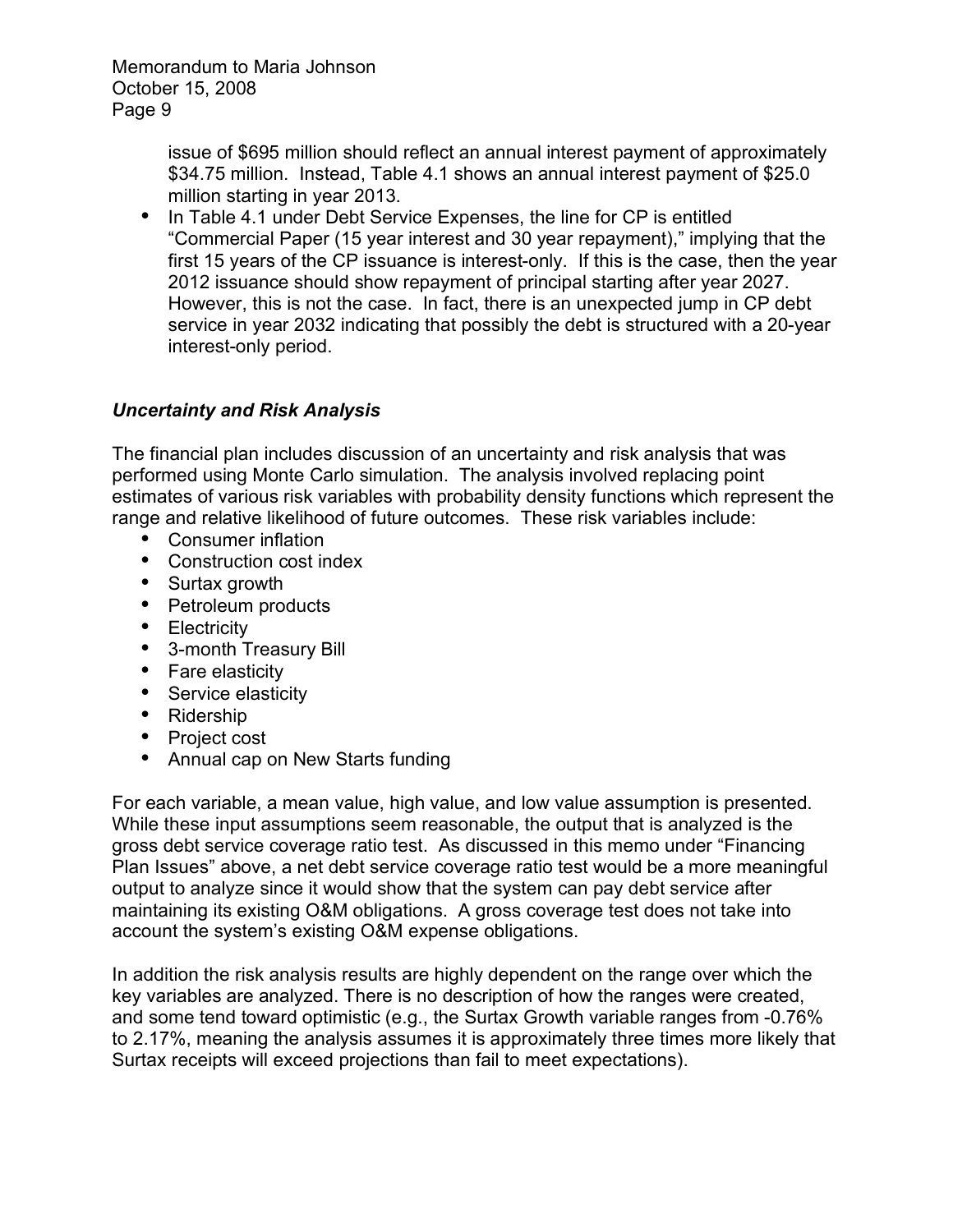### *Other New Starts Issues*

New Starts funding available could tighten in the coming years due to constraints at the federal level. As demonstrated by the chart below, which shows both the Highway Trust Fund and mass Transit Accounts will be in deficit by 2012. The Safe, Accountable, Flexible, Efficient Transportation Equity Act: A Legacy for Users (SAFETEA-LU), which authorizes federal surface transportation programs, will expire after FY 2009. Until a successor bill is passed, the level of New Starts funding for projects such as the Orange Line will be uncertain. Given this environment, only the strongest New Starts applicants are likely to receive funding.

Exhibit: Projections of Highway and Transit Account Balances through 2012<sup>8</sup>



Source: U.S. Department of the Treasury projections.

# *Conclusions*

The Final MDT FY 2010 New Starts Financial Plan represents a significant improvement over the FY 2009 Plan and draft versions of the FY 2010 Plan.

- 1) Revenue assumptions are more reasonable
	- $\circ$  While we are still concerned that the long-term growth rate of the Surtax is high, slow growth in the early years provides recognition that in the current economic environment, the Surtax is unlikely to grow rapidly.
	- o The schedule of fare increases is less aggressive.

<sup>&</sup>lt;sup>8</sup> Chart from Transportation for Tomorrow: Report of the National Surface Transportation Policy and Revenue Study Commission, December 2007.